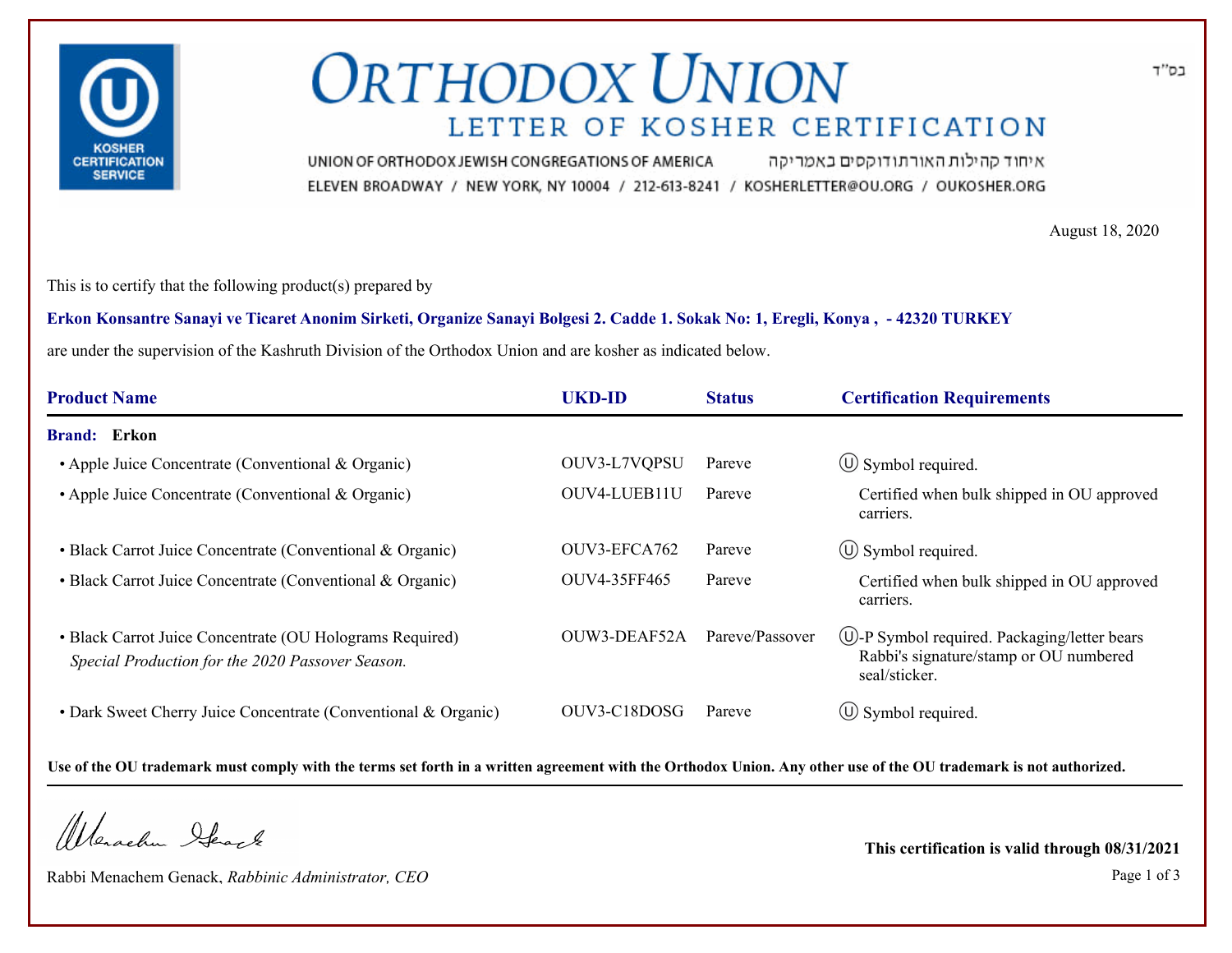

# **ORTHODOX UNION** LETTER OF KOSHER CERTIFICATION

איחוד קהילות האורתודוקסים באמריקה UNION OF ORTHODOX JEWISH CONGREGATIONS OF AMERICA ELEVEN BROADWAY / NEW YORK, NY 10004 / 212-613-8241 / KOSHERLETTER@OU.ORG / OUKOSHER.ORG

August 18, 2020

#### **Erkon Konsantre Sanayi ve Ticaret Anonim Sirketi (continued)**

This is to certify that the following product(s) prepared by this company are under the supervision of the Kashruth Division of the Orthodox Union and are kosher as indicated below.

| <b>Product Name</b>                                     | <b>UKD-ID</b>       | <b>Status</b> | <b>Certification Requirements</b> |
|---------------------------------------------------------|---------------------|---------------|-----------------------------------|
| <b>Brand:</b> Erkon (continued)                         |                     |               |                                   |
| • NFC Apple Juice (Conventional & Organic)              | OUV3-JVWC1DY        | Pareve        | $\circ$ Symbol required.          |
| • NFC Black Carrot Juice (Conventional & Organic)       | OUV3-PKI2AWQ        | Pareve        | $\circ$ Symbol required.          |
| • NFC Dark Sweet Cherry Juice (Conventional & Organic)  | OUV3-SW9TOVW Pareve |               | $\circ$ Symbol required.          |
| • NFC Pear Juice                                        | OUV3-HBSVX64        | Pareve        | $\circ$ Symbol required.          |
| • NFC Pomegranate Juice (Conventional & Organic)        | OUV3-ITQCMT0        | Pareve        | $\circ$ Symbol required.          |
| • NFC Quince Juice                                      | <b>OUV3-PTJEEIW</b> | Pareve        | $\circled{1}$ Symbol required.    |
| • NFC Red Beet Juice (Conventional & Organic)           | OUV3-DUMRU5U Pareve |               | $\circ$ Symbol required.          |
| • NFC Sour (Tart) Cherry Juice (Conventional & Organic) | OUV3-OD5GVXC Pareve |               | $\circ$ Symbol required.          |
| • NFC Strawberry Juice                                  | OUV3-XYXQD0M Pareve |               | $\left(\bigcup$ Symbol required.  |

**Use of the OU trademark must comply with the terms set forth in a written agreement with the Orthodox Union. Any other use of the OU trademark is not authorized.**

Werachen Stack

Rabbi Menachem Genack, *Rabbinic Administrator, CEO* Page 2 of 3

**This certification is valid through 08/31/2021**

בס"ד